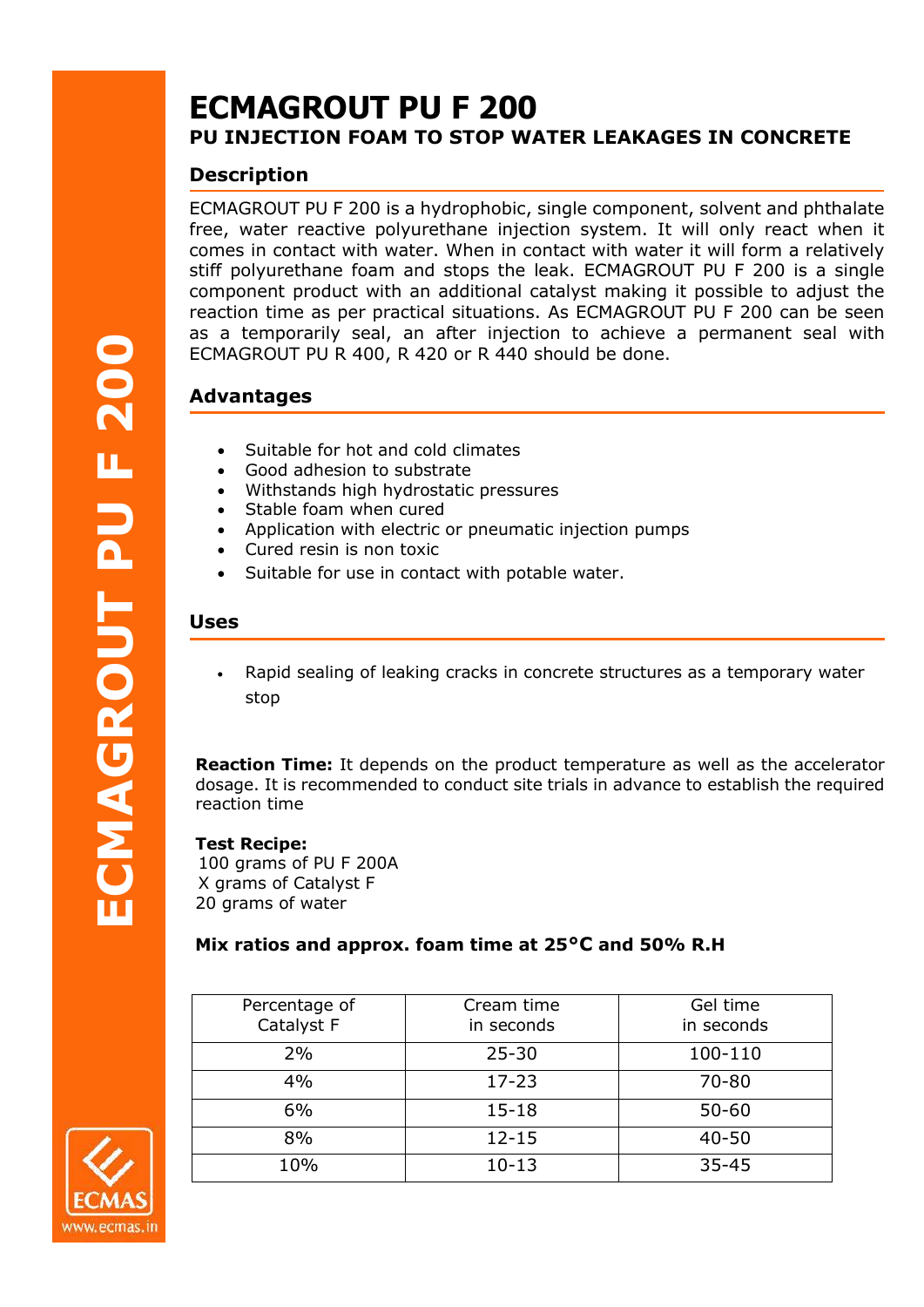## **Installation Guidelines**

ECMAGROUT PU F 200 should be applied by experienced grouting crews. ECMAS provides detailed method statements on all its products for use in various applications. These must be referred to prior to starting work. The information below is a summary intended for guidance only. ECMAGROUT PU F 200 is normally carried out through packers installed in holes drilled into the concrete. The holes should be at 45 degree to the concrete surface and intersect the crack at the mid-point of the estimated crack depth.

## **Mixing**

Pour the contents of the (Part A) into a clean, DRY plastic bucket. Add the required quantity of Catalyst F, refer above table for cream time and gel time in relation to percentage of catalyst, and thoroughly mix manually, or with a slow speed (200 rpm or less) drill fitted with a stirrer for half a minute. Mixing should continue until the liquid is homogenous without streaks. Please refer above table Pina Mapretiwmst The elections of Clarabidity Purchase Clarabidity Purchase Clarabidity Purchase Clarabidity Purchase Clarabidity Purchase Clarabidity Purchase Clarabidity Purchase Clarabidity Purchase Clarabidity Purchase

#### **Injection Process**

ECMAGROUT PU F 200 should be injected using standard injection equipment having a covered reservoir. The injection pressure should be at least 4 bar. Only mix sufficient resin that is estimate to be used for a successful water stopping. Inject packers sequentially. On vertical surfaces start injection at the lowest packer and continue to the next packer etc).

## **Cleaning**

Injection pumps should be flushed and tools cleaned immediately after use, before the resin sets, using ECMACLEAN. Once the resin has set, it can only be removed by mechanical means.

## **Precautions**

Recommend to use between 5°C - 45°C. At very low temperatures, it will take longer time to react while at higher temperatures reaction will be much quicker. ECMAGROUT PU F 200 quickly reacts the water away and forms a temporary seal. To obtain a permanent seal another Ecmas Polyurethane product like ECMAGROUT PU R 400, 420 or 440 should be injected after the PU F 200. Polyurethanes are water sensitive. Ensure all equipment and machinery is dry. Avoid skin contact. Do not discard unmixed or partially mixed material into the water system. If any doubts arise concerning temperature, application or substrate conditions, consult the local ECMAS office.

## **Technical Specifications**

| Free Foam Expansion %         | 3000                            |
|-------------------------------|---------------------------------|
| Viscosity (mPa.s)             | 20 to 60                        |
| Elongation% (ASTM D 638)      | $5 - 15$                        |
| Intended Use                  | Temporary water stop            |
| Recommended temperature range | 5 $\degree$ C to 45 $\degree$ C |